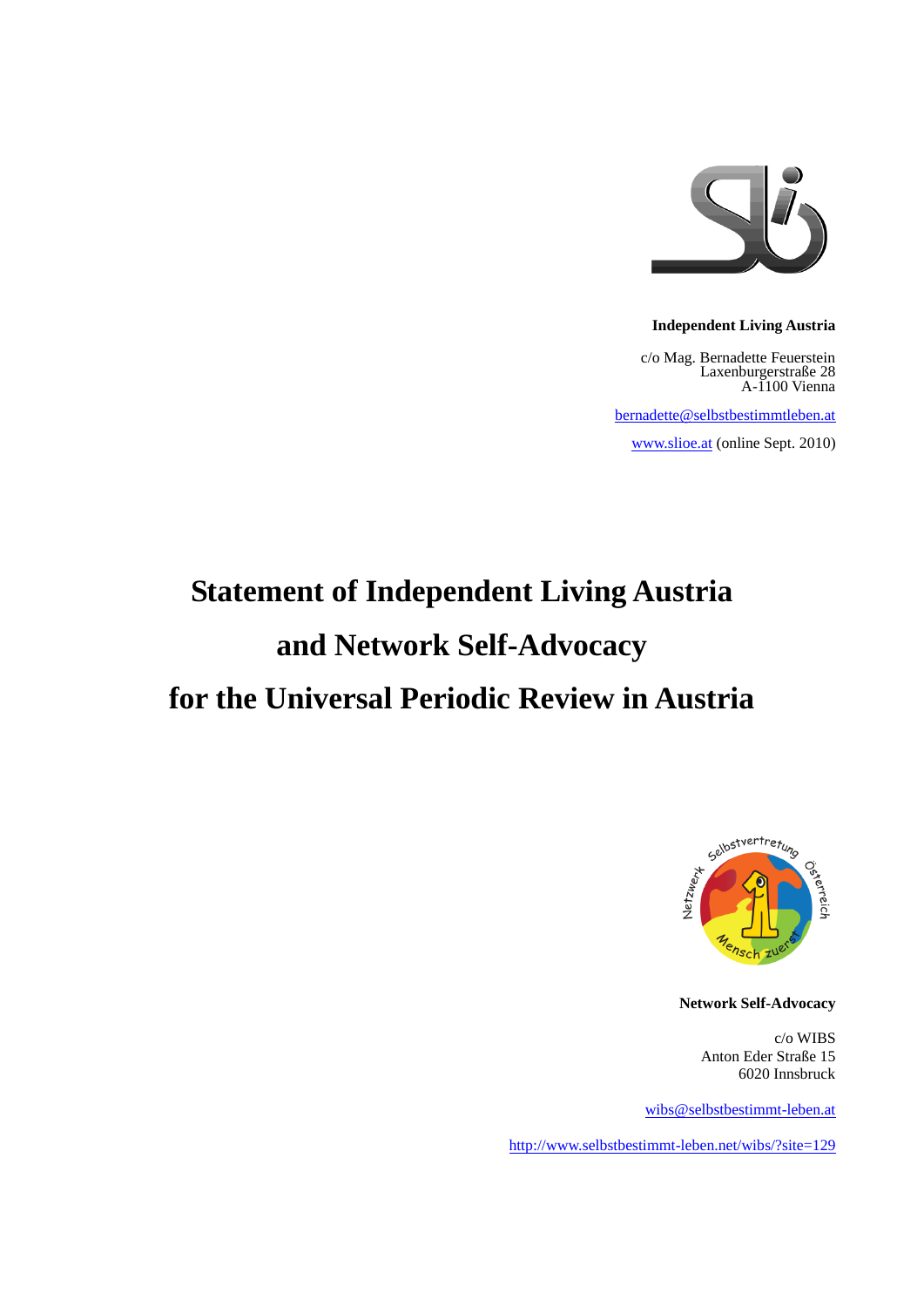### **1. Independent Living Austria, Network Self-Advocacy and the representation of interests of persons with disabilities in Austria**

Independent Living Austria (ILA) is the national representation of interests of currently nine Centers for Independent Living (CIL) in Austria. These initiatives are not members of the largest umbrella organization – the Austrian Work Group for Rehabilitation (Österreichische Arbeitsgemeinschaft für Rehabilitation). Many large organizations which run institutions for persons with disabilities are part of the Austrian Work Group for Rehabilitation. On the one hand these are workshops for occupational therapy, on the other hand shared apartments, residential buildings and homes for persons with disabilities. ILA therefore takes up a critical position towards the Austrian Work Group for Rehabilitation as representation of interests. In the last 30 years some CILs have significantly influenced the Austrian disability policy, however, unlike the Austrian Work Group for Rehabilitation, they do not receive any resources for lobbying.<sup>1</sup>

**The Network Self-Advocacy is a new initiativeii . The goal is to create a national network of self-advocates with learning disabilities. The self-advocacy of persons with learning difficulties is still in its infancy in Austria. Parents and service providers often still speak for persons with learning disabilities. There are some good projects; however, they have to fight for funding each year. The selfadvocacy of persons with disabilities needs better support and reliable financial resources.** 

# *Demand:*

- *Establishment of an interest group which is independent of service providers and is sufficiently supported on national and provincial level*

# **2. Comment on the sources**

As far as possible, the information in this statement refers to publicly accessible and published sources which are endnoted. Since the information about the life situation of persons with disabilities in Austria is insufficient, about some subjects only presumptions can be made or observations or a specific example have to be brought in.

# **3. Disability policy in Austria**

Disability policy in Austria is based on the federal system, meaning, some sectors are the responsibility of the federal government (e.g. work), other fields are the responsibility of each of the nine Austrian provinces. Social services are generally a matter of the individual province, therefore there are different forms of services for persons with disabilities in each province and it is difficult to have a good overview. Some sectors are based on a federal law, but the provinces are responsible for the implementation, e.g. school integration of children with disabilities. This regulation brings about a variety of implementations. Therefore, CILs have to fight for improvements or changes in each province.

A disability concept was launched by the Austrian Government in 1992<sup>iii</sup>. This concept, however, is not legally binding and not compulsory. The concept is strongly oriented on normalization, rehabilitation and integration. There was no review whether this concept complies with the UN-Convention on the Rights of Persons with Disabilities (CRPD).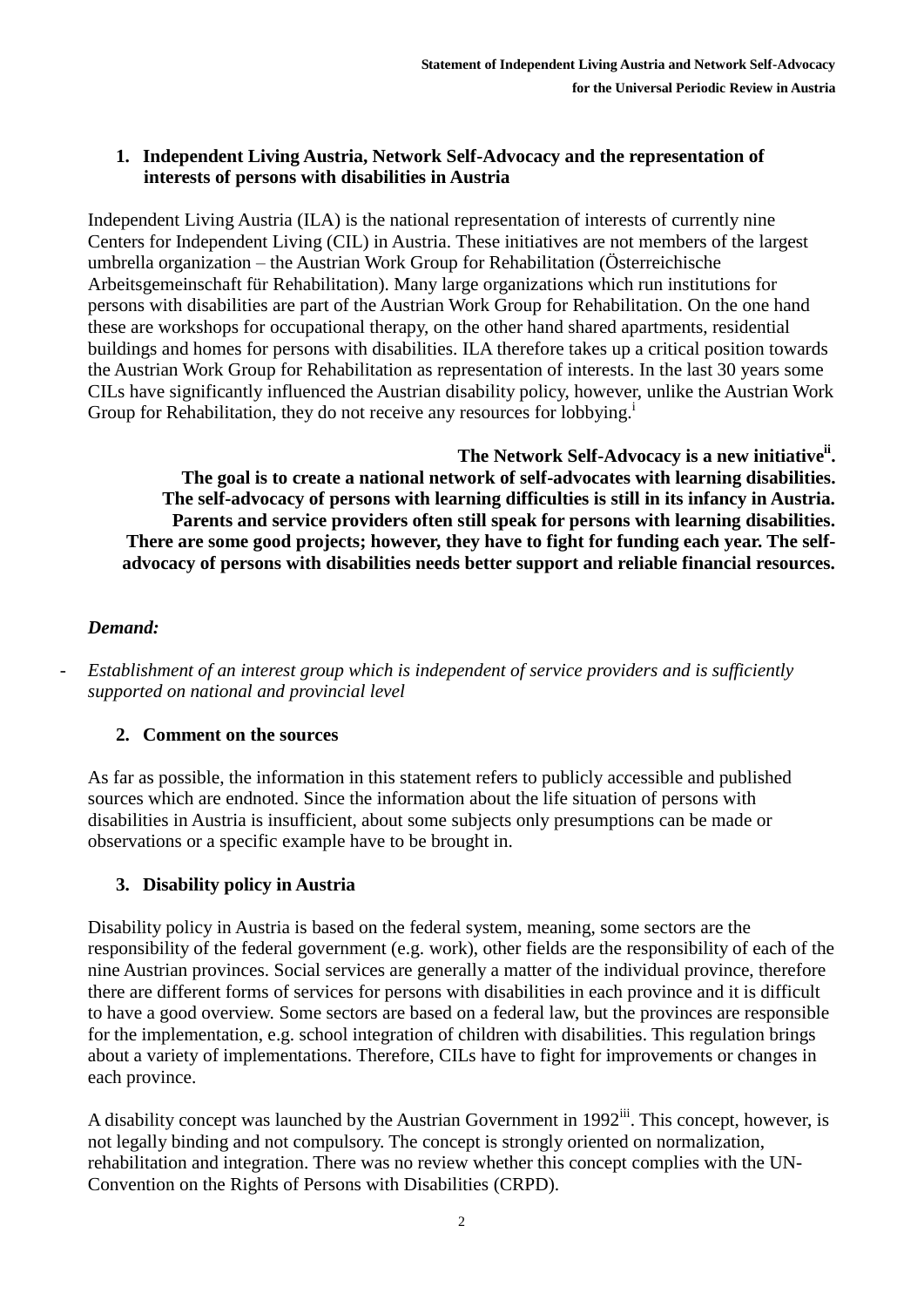The medical model is still the basis of all laws which regulate entitlements to financial support or services for persons with disabilities. Even though terms such as Independent Living or Personal Assistance are slowly becoming part of law texts, in most cases the use of these rights is based on the assessment by a medical expert, who is not familiar with the social model of disability.

The public image of persons with disabilities and their representation in the media is often characterized by suffering or pitifulness. To that effect, gratefulness is expected from the persons with disabilities for the support.

#### **In Austria, persons with disabilities are often reduced to their disability. For example: A few months ago a woman with learning disabilities arrived in a hospital. A form was filled in for her. Profession: "Disabled".**

# **Demands:**

- *Development of an action plan for the implementation of the CRPD that is legally binding for the federal government as well as for the provinces.*
- *Review of all law passages which are oriented towards the medical model and revision in the sense of the social model of disability. (cf. Article 4 (1) CRPD)*
- *Incorporation of the social model of disability in school and university curriculums of all educational institutions.*
- *Broad awareness raising of society in the sense of an image of persons with disabilities that is oriented towards equal participation.*
- *Introduction of mandatory standards for the representation of persons with disabilities in the media.*

# **4. The CRPD in Austria**

After the ratification of the CRPD, the Austrian government only felt obliged to introduce a committee for the monitoring of the implementation. It is widely believed that all the rights which are enshrined in the convention have already been implemented. An explanation in a parliamentary paper is: "It has to be assumed that the specific rights which are set in the agreement are already established by law in the Austrian legal system in terms of content before the signing of the convention<sup>"iv</sup>. According to this, we have the impression that nothing has been done by the Austrian government for the specific implementation of the UN-Convention. Neither large information events took place, nor were persons with disabilities or experts or people working with persons with disabilities efficiently informed. There were hardly any initiatives in which the consequences of each article of the convention were discussed on a federal and provincial level. For example, the request for participation of persons with disabilities in the process of preparing a new law for persons with disabilities<sup>v</sup> was rejected by the Tyrolean government. The justification was that the requirements of the UN-Convention would be met, because the politicians are in contact with service providers. Furthermore, the request for the preparation of a concept to implement the UN-Convention<sup>vi</sup> was rejected. It is obvious that most of the politicians have a medical model of disability in mind or concepts such as care and attendance when it actually comes to questions of accessibility and inclusion.

#### **Demand:**

<sup>-</sup> *Full and binding concern of politics and administration with the content and goals of the UN-*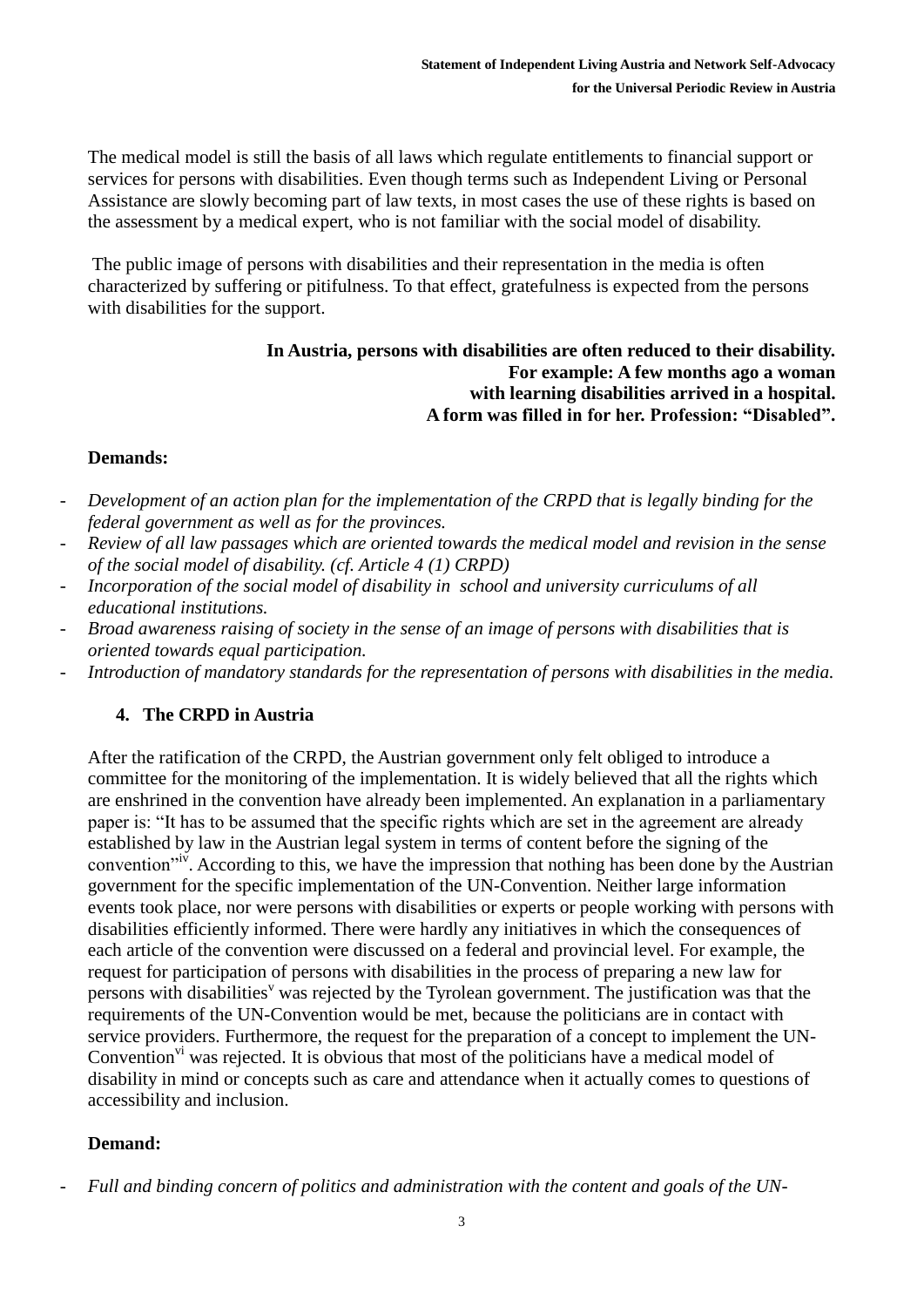*Convention on the Rights of Persons with Disabilities. This must be accomplished with the participation of persons with disabilities.* 

# **5. Regarding article 9 of the CRPD (Accessibility)**

There is no nationwide data about the accessibility of shops and service enterprises; therefore we have to base our statement on our own observations. We assume that only 35% of the places mentioned are accessible for persons with mobility impairments. The regulations for the conservation of monuments often hinder necessary adjustments to historical buildings. It can for example occur that a shop undergoes a complete renovation and there is still a step at the entrance afterwards. The person with a disability then first of all has to file a complaint against the manager and if this is not successful, a conciliation procedure can be set. However, there is no legal entitlement that the discrimination must be eliminated; there is only an entitlement to compensation for damages. No data on whether information in Austria is sufficiently accessible for persons with sensory disabilities or learning difficulties exists. In general, there are not enough sign language interpreters.

> **Accessibility is very important for persons with learning difficulties. Buildings and public transport have to become more accessible for wheelchair users. There should be more pictures, large print and plain language available.**

# *Demand:*

- *Introduction of legally binding standards for accessibility in public and private areas.*

# **6. Regarding article 16 of the CRPD (Freedom from exploitation, violence and abuse)**

We assume that in many institutions for persons with disabilities violence is inherent in the system. Men and women with disabilities are subordinated in institutional situations, are heteronomous and cannot live independently due to these structures. It is known that men and women with disabilities are significantly more often affected by sexual abuse than men and women without disabilities. But sexual abuse of persons with disabilities is a taboo in Austria and attempts to reveal such cases are often systematically prevented. National and provincial politics do not feel responsible, also because numerous institutions are set up and run by private organizations.

# *Demands:*

- *Education measures all over Austria for men and women with disabilities to prevent violence.*
- *Training and awareness raising of institutions for violence prevention as well as the executive authorities to support persons with disabilities.*
- *Monitoring of institutions for persons with disabilities by independent authorities. (cf. Article 16 (3))*

# **7. Regarding article 19 of the CRPD (Living independently and being included in the community)**

There is no legal entitlement to personal assistance, neither on a national nor on a provincial level. A provision for personal assistance that covers all support needs only exists in Vienna but it is very selective in regard to who is eligible. Personal Assistance is only offered in those regions where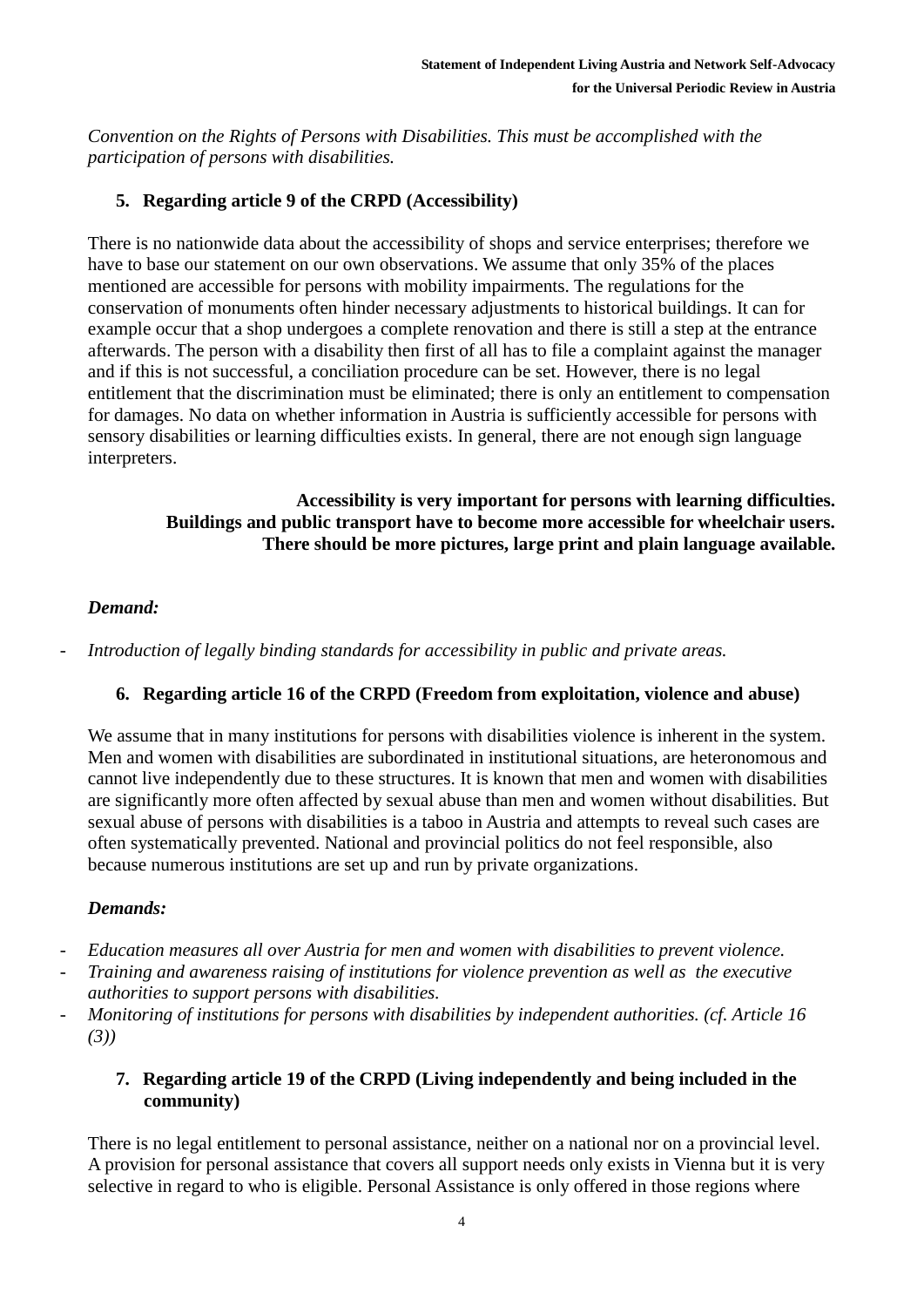CILs have been fighting for this kind of support for decades. This shows how little this model is supported by the official disability policy in Austria. On the other hand, well-established service providers dominate, which typically carry out traditional care and attendance for persons with disabilities. Large homes for persons with disabilities still exist in Austria, where hundreds of men and women with disabilities have to live.<sup>vii</sup> Many persons with disabilities live in old people's homes or nursing homes.

In Austria there is no information about how many men and women with disabilities live in institutions for persons with disabilities and whether they are happy with that situation. Furthermore, there is no data on how much money flows into institutional or community-based support.<sup>viii</sup> It is a fact that one still has to fight for personal assistance, while traditional institutions are offered, newly built and preferred without problems. A binding and general action plan for deinstitutionalization does not exist.

A positive aspect that can be mentioned is personal assistance at the work place which is financed by the federal government and has a remarkable concept, because it perfectly reflects the independent living paradigm. A problematic point, however, is the fact that this kind of assistance is restricted to a target group of men and women with a very high level of support needs, furthermore, persons with learning difficulties are completely excluded.

**Men and women with learning disabilities want to decide for themselves where they live. They should not be forced to live in a special home or special shared housing. Persons with learning disabilities often have to learn how to iron, cook and wash before they are allowed to move out from one of these homes. Although they could have a personal assistant for these jobs.**

#### *Demands:*

- *Introduction of a national legal entitlement for personal assistance that covers all support needs for all persons with disabilities.*
- Expansion of community-based and individual support.
- *Initiation of a consequent resource transfer from special homes towards individual support models.*

# **8. Regarding article 24 of the CRPD (Education)**

The Austrian education system is extremely selective, because many children are sent to special schools from the first grade onwards. The percentage of pupils in special schools rises from grade to grade. Although there are laws for school integration, the number of special schools has only been reduced by 15% since 1992 and still new special schools are built. According to the micro census of  $2007<sup>ix</sup>$ , the Austrian education system discriminates persons with disabilities. Only 14.6% of men with disabilities between the age of 20 and 60 graduated from school or have a university degree, compared to 31.3% of all men without a disability. The inequality is also very high with women: 15.7% in comparison to 33.3%. Persons living in institutions were not taken into account in this research. If they had been taken into account in this statistic, the difference would have been even larger.

#### *Demands:*

- *Replacement of the right of choice of the parents whether their child with a disability should be integrated or not by the right of children with disabilities for inclusive education.*